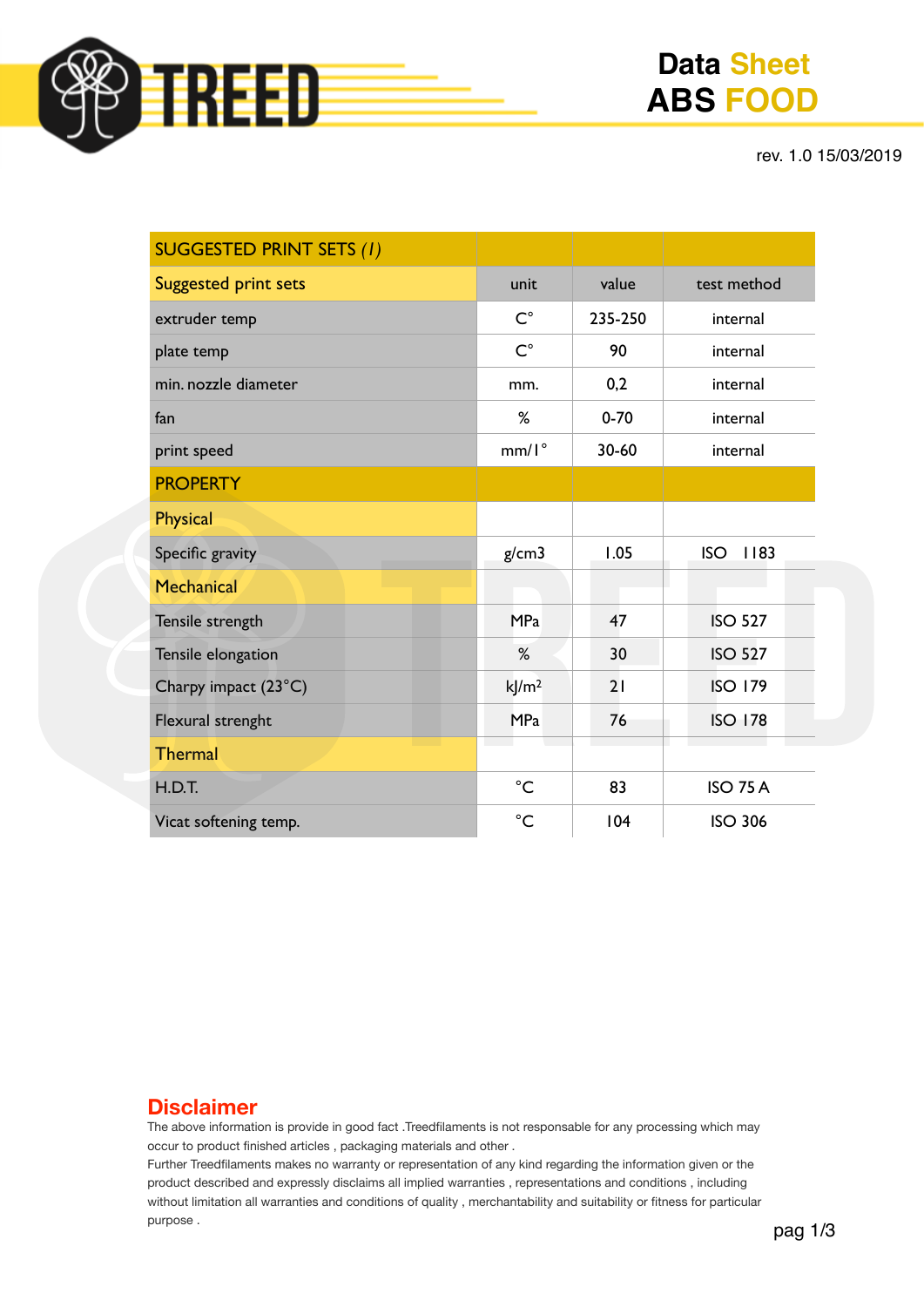

# **Data Sheet ABS FOOD**

rev. 2.0 15/03/2019

### ADDITIONAL INFORMATIONS

In General filaments made with ABS Food can be processed on conventional 3D printer using FDM / FFF technology.

ABS Food is a special ABS developed for 3D printing and to obtain best results we recommend pre drying the filaments at 70° for 2 h. Increase drying time for spools up 1 kg.

Don't leave the filament stopped inside the nozzle more than 20 min. If that down the temperature under 210°, better stop the thermal control.

*(1)* Suggested print set merely represent a recommendation for general use . Every printer necessity a specific set , nozzle temp, bed temp, etc .

# **Disclaimer**

The above information is provide in good fact .Treedfilaments is not responsable for any processing which may occur to product finished articles , packaging materials and other .

Further Treedfilaments makes no warranty or representation of any kind regarding the information given or the product described and expressly disclaims all implied warranties , representations and conditions , including without limitation all warranties and conditions of quality , merchantability and suitability or fitness for particular purpose .